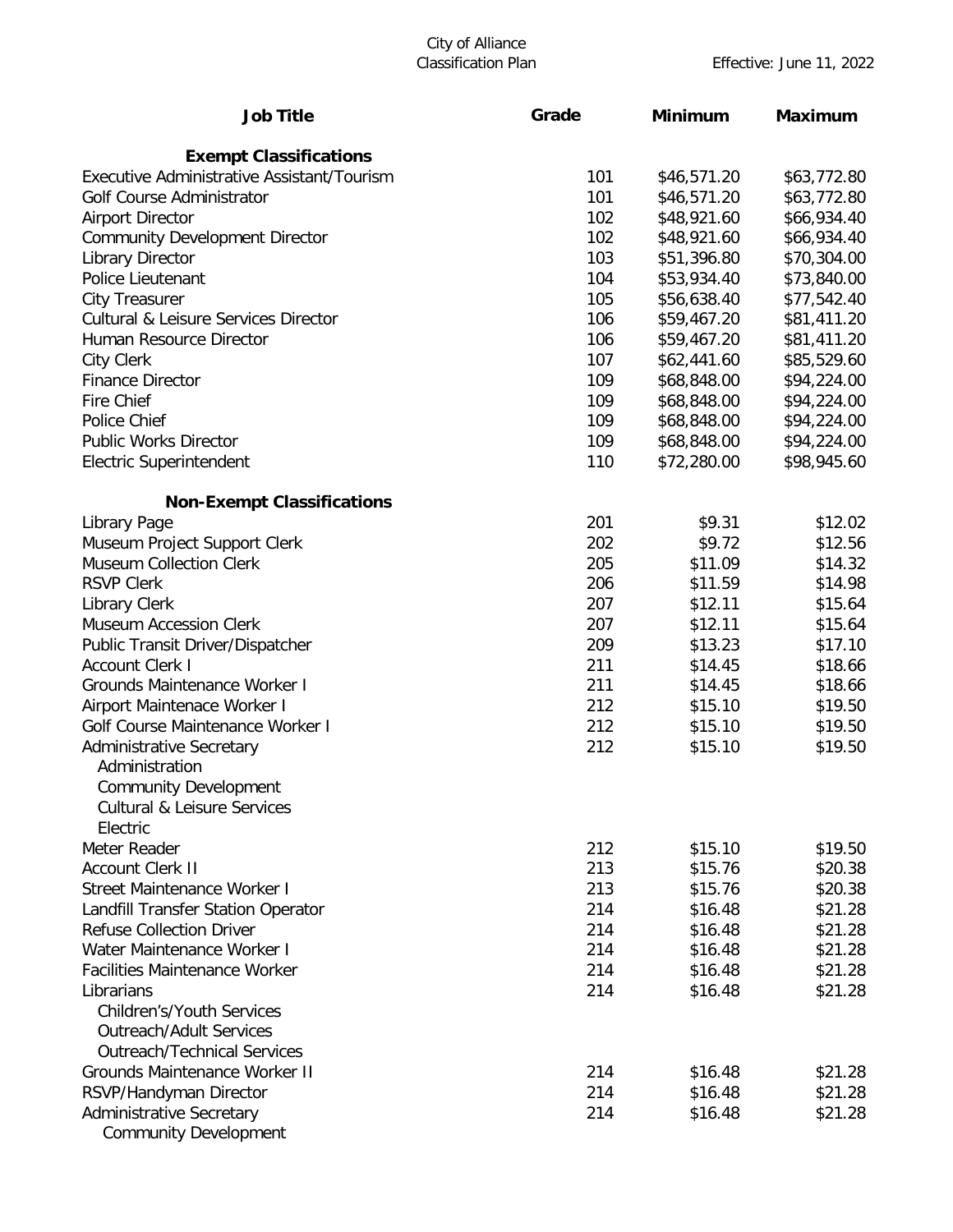| <b>Human Resources</b>                   |       |         |         |
|------------------------------------------|-------|---------|---------|
| <b>Public Works</b>                      |       |         |         |
| Animal Control/Community Service Officer | 215   | \$17.23 | \$22.24 |
| <b>Account Clerk III</b>                 | 215   | \$17.23 | \$22.24 |
| <b>Executive Secretary</b>               | 215   | \$17.23 | \$22.24 |
| Police                                   |       |         |         |
| <b>Street Maintenance Worker II</b>      | 215   | \$17.23 | \$22.24 |
| <b>Golf Maintenance Worker II</b>        | 215   | \$15.05 | \$22.24 |
| Landfill Heavy Equipment Operator        | 216   | \$18.00 | \$23.25 |
| <b>Inventory Purchasing Clerk</b>        | 216   | \$18.00 | \$23.25 |
| <b>Museum Director</b>                   | 217   | \$18.81 | \$24.32 |
| Water Maintenance Worker II              | 217   | \$18.81 | \$24.32 |
| Electric Apprentice Line Worker          |       |         |         |
| Apprentice I                             | 220/1 | \$21.49 |         |
| Apprentice II                            | 220/5 | \$24.39 |         |
| Apprentice III                           | 223/6 | \$28.75 |         |
| Apprentice IV                            | 223/9 | \$31.64 |         |
| Utility Services Office Manager          | 220   | \$21.49 | \$27.73 |
| Landfill Foreman                         | 220   | \$21.49 | \$27.73 |
| Grounds Maintenance Foreman              | 220   | \$21.49 | \$27.73 |
| <b>Golf Course Foreman</b>               | 220   | \$21.49 | \$27.73 |
| <b>Street Foreman</b>                    | 220   | \$21.49 | \$27.73 |
| Airport Maintenance Foreman              | 221   | \$22.43 | \$28.98 |
| Building & Code Inspector                | 221   | \$22.43 | \$28.98 |
| <b>Water Foreman</b>                     | 221   | \$22.43 | \$28.98 |
| Metering & Load Control Technician       | 223   | \$24.49 | \$31.64 |
| Electric Journey Line Worker             | 227   | \$29.21 | \$37.77 |
| <b>Electric Foreman</b>                  | 229   | \$31.91 | \$41.21 |
| <b>Fire Classifications</b>              |       |         |         |
| Fire Apparatus Engineer/EMT              | 520   | \$16.23 | \$20.95 |
| <b>Assistant Fire Chief</b>              | 523   | \$18.53 | \$23.94 |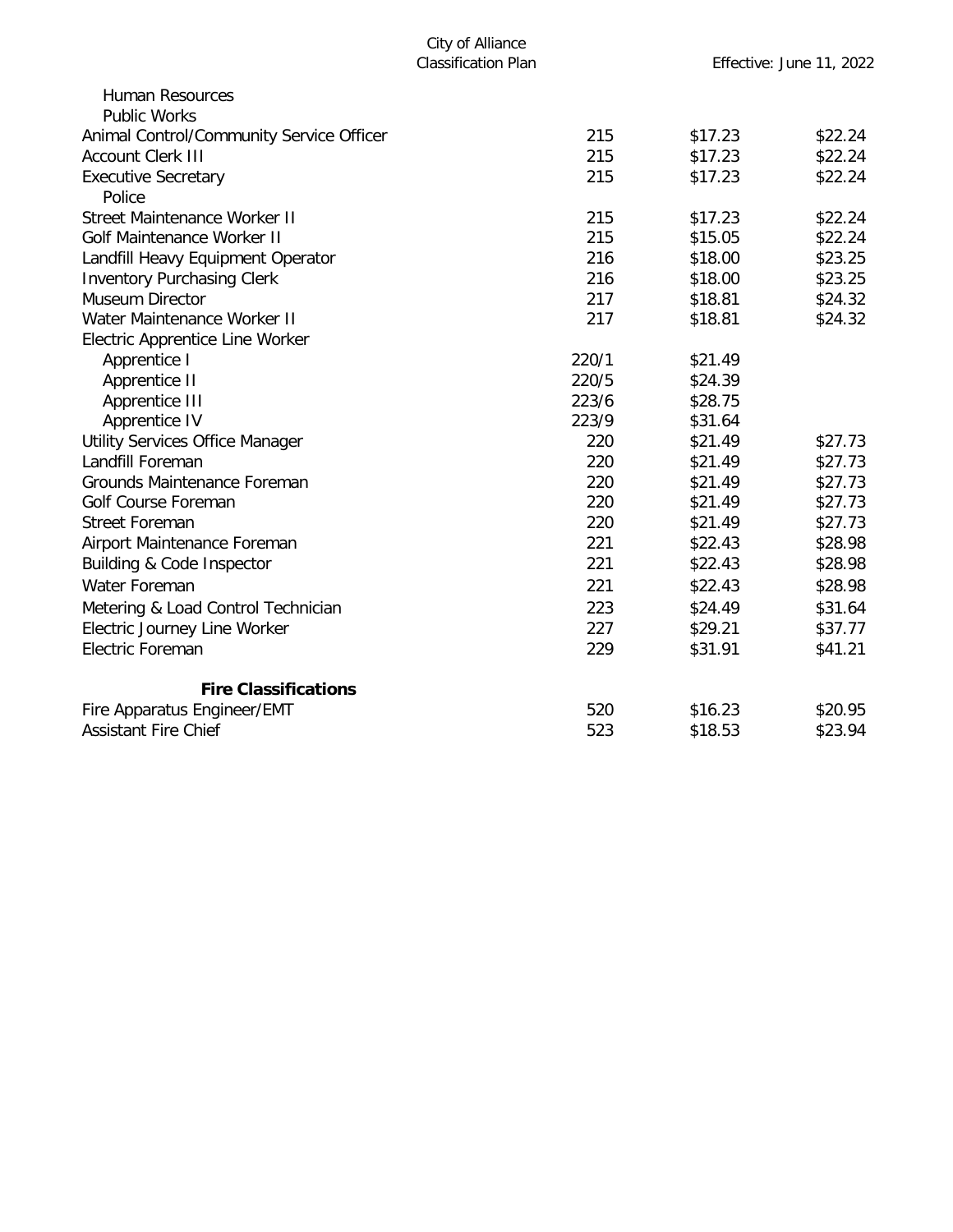#### CITY OF ALLIANCE COMPENSATION SCHEDULE - EXEMPT (40 HOUR WORK WEEK) EFFECTIVE: October 2, 2021

| Pay Grade         | 1                     | 2                        | 3                        | 4                        | 5                        | 6                        | 7                         | 8                        | 9                        |
|-------------------|-----------------------|--------------------------|--------------------------|--------------------------|--------------------------|--------------------------|---------------------------|--------------------------|--------------------------|
|                   | \$46,571.20           |                          |                          | \$52,416.00              | \$54,516.80              |                          |                           |                          |                          |
| Annual            |                       | \$48,443.20              | \$50,398.40              |                          |                          | \$56,700.80              | \$58,968.00<br>\$2,268.00 | \$61,339.20              | \$63,772.80              |
| <b>Bi-Weekly</b>  | \$1,791.20            | \$1,863.20<br>\$4,036.93 | \$1,938.40<br>\$4,199.87 | \$2,016.00<br>\$4,368.00 | \$2,096.80<br>\$4,543.07 | \$2,180.80<br>\$4,725.07 | \$4,914.00                | \$2,359.20<br>\$5,111.60 | \$2,452.80<br>\$5,314.40 |
| Monthly<br>Hourly | \$3,880.93<br>\$22.39 | \$23.29                  | \$24.23                  | \$25.20                  | \$26.21                  | \$27.26                  | \$28.35                   | \$29.49                  | \$30.66                  |
|                   |                       |                          |                          |                          |                          |                          |                           |                          |                          |
| Annual            | \$48,921.60           | \$50,856.00              | \$52,894.40              | \$54,995.20              | \$57,220.80              | \$59,488.00              | \$61,880.00               | \$64,376.00              | \$66,934.40              |
| <b>Bi-Weekly</b>  | \$1,881.60            | \$1,956.00               | \$2,034.40               | \$2,115.20               | \$2,200.80               | \$2,288.00               | \$2,380.00                | \$2,476.00               | \$2,574.40               |
| Monthly           | \$4,076.80            | \$4,238.00               | \$4,407.87               | \$4,582.93               | \$4,768.40               | \$4,957.33               | \$5,156.67                | \$5,364.67               | \$5,577.87               |
| Hourly            | \$23.52               | \$24.45                  | \$25.43                  | \$26.44                  | \$27.51                  | \$28.60                  | \$29.75                   | \$30.95                  | \$32.18                  |
|                   |                       |                          |                          |                          |                          |                          |                           |                          |                          |
| Annual            | \$51,396.80           | \$53,393.60              | \$55,536.00              | \$57,761.60              | \$60,091.20              | \$62,504.00              | \$65,020.80               | \$67,620.80              | \$70,304.00              |
| <b>Bi-Weekly</b>  | \$1,976.80            | \$2,053.60               | \$2,136.00               | \$2,221.60               | \$2,311.20               | \$2,404.00               | \$2,500.80                | \$2,600.80               | \$2,704.00               |
| Monthly           | \$4,283.07            | \$4,449.47               | \$4,628.00               | \$4,813.47               | \$5,007.60               | \$5,208.67               | \$5,418.40                | \$5,635.07               | \$5,858.67               |
| Hourly            | \$24.71               | \$25.67                  | \$26.70                  | \$27.77                  | \$28.89                  | \$30.05                  | \$31.26                   | \$32.51                  | \$33.80                  |
|                   |                       |                          |                          |                          |                          |                          |                           |                          |                          |
| Annual            | \$53,934.40           | \$56,118.40              | \$58,344.00              | \$60,694.40              | \$63,148.80              | \$65,644.80              | \$68,244.80               | \$70,969.60              | \$73,840.00              |
| <b>Bi-Weekly</b>  | \$2,074.40            | \$2,158.40               | \$2,244.00               | \$2,334.40               | \$2,428.80               | \$2,524.80               | \$2,624.80                | \$2,729.60               | \$2,840.00               |
| Monthly           | \$4,494.53            | \$4,676.53               | \$4,862.00               | \$5,057.87               | \$5,262.40               | \$5,470.40               | \$5,687.07                | \$5,914.13               | \$6,153.33               |
| Hourly            | \$25.93               | \$26.98                  | \$28.05                  | \$29.18                  | \$30.36                  | \$31.56                  | \$32.81                   | \$34.12                  | \$35.50                  |
|                   |                       |                          |                          |                          |                          |                          |                           |                          |                          |
| Annual            | \$56,638.40           | \$58,926.40              | \$61,276.80              | \$63,731.20              | \$66,289.60              | \$68,931.20              | \$71,718.40               | \$74,547.20              | \$77,542.40              |
| <b>Bi-Weekly</b>  | \$2,178.40            | \$2,266.40               | \$2,356.80               | \$2,451.20               | \$2,549.60               | \$2,651.20               | \$2,758.40                | \$2,867.20               | \$2,982.40               |
| Monthly           | \$4,719.87<br>\$27.23 | \$4,910.53<br>\$28.33    | \$5,106.40<br>\$29.46    | \$5,310.93<br>\$30.64    | \$5,524.13<br>\$31.87    | \$5,744.27<br>\$33.14    | \$5,976.53<br>\$34.48     | \$6,212.27<br>\$35.84    | \$6,461.87<br>\$37.28    |
| Hourly            |                       |                          |                          |                          |                          |                          |                           |                          |                          |
| Annual            | \$59,467.20           | \$61,859.20              | \$64,355.20              | \$66,913.60              | \$69,617.60              | \$72,363.20              | \$75,254.40               | \$78,291.20              | \$81,411.20              |
| <b>Bi-Weekly</b>  | \$2,287.20            | \$2,379.20               | \$2,475.20               | \$2,573.60               | \$2,677.60               | \$2,783.20               | \$2,894.40                | \$3,011.20               | \$3,131.20               |
| Monthly           | \$4,955.60            | \$5,154.93               | \$5,362.93               | \$5,576.13               | \$5,801.47               | \$6,030.27               | \$6,271.20                | \$6,524.27               | \$6,784.27               |
| Hourly            | \$28.59               | \$29.74                  | \$30.94                  | \$32.17                  | \$33.47                  | \$34.79                  | \$36.18                   | \$37.64                  | \$39.14                  |
|                   |                       |                          |                          |                          |                          |                          |                           |                          |                          |
| Annual            | \$62,441.60           | \$64,979.20              | \$67,579.20              | \$70,262.40              | \$73,091.20              | \$76,024.00              | \$79,060.80               | \$82,201.60              | \$85,529.60              |
| <b>Bi-Weekly</b>  | \$2,401.60            | \$2,499.20               | \$2,599.20               | \$2,702.40               | \$2,811.20               | \$2,924.00               | \$3,040.80                | \$3,161.60               | \$3,289.60               |
| Monthly           | \$5,203.47            | \$5,414.93               | \$5,631.60               | \$5,855.20               | \$6,090.93               | \$6,335.33               | \$6,588.40                | \$6,850.13               | \$7,127.47               |
| Hourly            | \$30.02               | \$31.24                  | \$32.49                  | \$33.78                  | \$35.14                  | \$36.55                  | \$38.01                   | \$39.52                  | \$41.12                  |
|                   |                       |                          |                          |                          |                          |                          |                           |                          |                          |
| Annual            | \$65,582.40           | \$68,182.40              | \$70,907.20              | \$73,777.60              | \$76,731.20              | \$79,788.80              | \$82,971.20               | \$86,299.20              | \$89,752.00              |
| <b>Bi-Weekly</b>  | \$2,522.40            | \$2,622.40               | \$2,727.20               | \$2,837.60               | \$2,951.20               | \$3,068.80               | \$3,191.20                | \$3,319.20               | \$3,452.00               |
| Monthly           | \$5,465.20            | \$5,681.87               | \$5,908.93               | \$6,148.13               | \$6,394.27               | \$6,649.07               | \$6,914.27                | \$7,191.60               | \$7,479.33               |
| Hourly            | \$31.53               | \$32.78                  | \$34.09                  | \$35.47                  | \$36.89                  | \$38.36                  | \$39.89                   | \$41.49                  | \$43.15                  |
|                   |                       |                          |                          |                          |                          |                          |                           |                          |                          |
| Annual            | \$68,848.00           | \$71,614.40              | \$74,464.00              | \$77,459.20              | \$80,537.60              | \$83,782.40              | \$87,110.40               | \$90,584.00              | \$94,224.00              |
| <b>Bi-Weekly</b>  | \$2,648.00            | \$2,754.40               | \$2,864.00               | \$2,979.20               | \$3,097.60               | \$3,222.40               | \$3,350.40                | \$3,484.00               | \$3,624.00               |
| Monthly           | \$5,737.33            | \$5,967.87               | \$6,205.33               | \$6,454.93               | \$6,711.47               | \$6,981.87               | \$7,259.20                | \$7,548.67               | \$7,852.00               |
| Hourly            | \$33.10               | \$34.43                  | \$35.80                  | \$37.24                  | \$38.72                  | \$40.28                  | \$41.88                   | \$43.55                  | \$45.30                  |
|                   |                       |                          |                          |                          |                          |                          |                           |                          |                          |
| Annual            | \$72,280.00           | \$75,171.20              | \$78,187.20              | \$81,328.00              | \$84,572.80              | \$87,984.00              | \$91,478.40               | \$95,160.00              | \$98,945.60              |
| <b>Bi-Weekly</b>  | \$2,780.00            | \$2,891.20               | \$3,007.20               | \$3,128.00               | \$3,252.80               | \$3,384.00               | \$3,518.40                | \$3,660.00               | \$3,805.60               |
| Monthly           | \$6,023.33            | \$6,264.27               | \$6,515.60               | \$6,777.33               | \$7,047.73               | \$7,332.00               | \$7,623.20                | \$7,930.00               | \$8,245.47               |
| Hourly            | \$34.75               | \$36.14                  | \$37.59                  | \$39.10                  | \$40.66                  | \$42.30                  | \$43.98                   | \$45.75                  | \$47.57                  |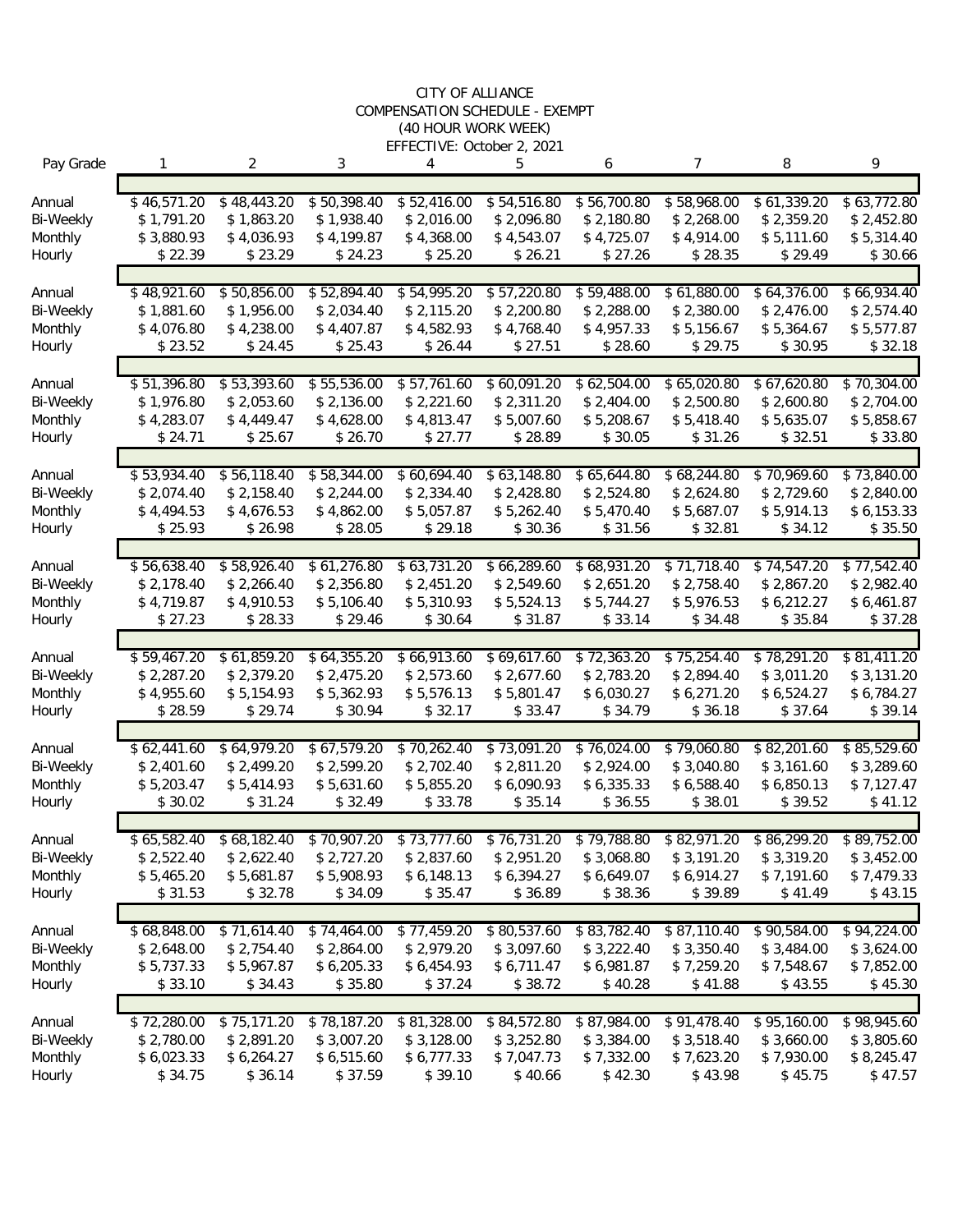### Non-Exempt

#### CITY OF ALLIANCE COMPENSATION SCHEDULE - NON EXEMPT (40 HOUR WORK WEEK) EFFECTIVE: October 2, 2021

| P.G.   |             | $\overline{2}$ | 3           | 4           | 5           | 6                       | $\overline{7}$ | 8           | 9           |
|--------|-------------|----------------|-------------|-------------|-------------|-------------------------|----------------|-------------|-------------|
|        |             |                |             |             |             |                         |                |             |             |
| A      | \$19,364.80 | \$20,009.60    | \$20,633.60 | \$21,320.00 | \$22,027.20 | \$22,713.60             | \$23,462.40    | \$24,232.00 | \$25,001.60 |
| B      | \$744.80    | \$769.60       | \$793.60    | \$820.00    | \$847.20    | \$873.60                | \$902.40       | \$932.00    | \$961.60    |
| 201 M  | \$1,613.73  | \$1,667.47     | \$1,719.47  | \$1,776.67  | \$1,835.60  | \$1,892.80              | \$1,955.20     | \$2,019.33  | \$2,083.47  |
| H.     | \$9.31      | \$9.62         | \$9.92      | \$10.25     | \$10.59     | \$10.92                 | \$11.28        | \$11.65     | \$12.02     |
|        |             |                |             |             |             |                         |                |             |             |
| A      | \$20,217.60 | \$20,883.20    | \$21,528.00 | \$22,276.80 | \$22,963.20 | \$23,732.80             | \$24,523.20    | \$25,313.60 | \$26,124.80 |
| B      | \$777.60    | \$803.20       | \$828.00    | \$856.80    | \$883.20    | \$912.80                | \$943.20       | \$973.60    | \$1,004.80  |
| 202 M  | \$1,684.80  | \$1,740.27     | \$1,794.00  | \$1,856.40  | \$1,913.60  | \$1,977.73              | \$2,043.60     | \$2,109.47  | \$2,177.07  |
| H      | \$9.72      | \$10.04        | \$10.35     | \$10.71     | \$11.04     | \$11.41                 | \$11.79        | \$12.17     | \$12.56     |
|        |             |                |             |             |             |                         |                |             |             |
| A      | \$21,132.80 | \$21,840.00    | \$22,547.20 | \$23,275.20 | \$24,003.20 | \$24,793.60             | \$25,584.00    | \$26,436.80 | \$27,268.80 |
| B      | \$812.80    | \$840.00       | \$867.20    | \$895.20    | \$923.20    | \$953.60                | \$984.00       | \$1,016.80  | \$1,048.80  |
| 203 M  | \$1,761.07  | \$1,820.00     | \$1,878.93  | \$1,939.60  | \$2,000.27  | \$2,066.13              | \$2,132.00     | \$2,203.07  | \$2,272.40  |
| H      | \$10.16     | \$10.50        | \$10.84     | \$11.19     | \$11.54     | \$11.92                 | \$12.30        | \$12.71     | \$13.11     |
|        |             |                |             |             |             |                         |                |             |             |
| A      | \$22,110.40 | \$22,796.80    | \$23,566.40 | \$24,356.80 | \$25,105.60 | \$25,916.80             | \$26,790.40    | \$27,664.00 | \$28,558.40 |
| B      | \$850.40    | \$876.80       | \$906.40    | \$936.80    | \$965.60    | \$996.80                | \$1,030.40     | \$1,064.00  | \$1,098.40  |
| 204 M  | \$1,842.53  | \$1,899.73     | \$1,963.87  | \$2,029.73  | \$2,092.13  | \$2,159.73              | \$2,232.53     | \$2,305.33  | \$2,379.87  |
| H      | \$10.63     | \$10.96        | \$11.33     | \$11.71     | \$12.07     | \$12.46                 | \$12.88        | \$13.30     | \$13.73     |
|        |             |                |             |             |             |                         |                |             |             |
| A      | \$23,067.20 | \$23,816.00    | \$24,606.40 | \$25,417.60 | \$26,228.80 | \$27,060.80             | \$27,955.20    | \$28,891.20 | \$29,785.60 |
| B      | \$887.20    | \$916.00       | \$946.40    | \$977.60    | \$1,008.80  | \$1,040.80              | \$1,075.20     | \$1,111.20  | \$1,145.60  |
| 205 M  | \$1,922.27  | \$1,984.67     | \$2,050.53  | \$2,118.13  | \$2,185.73  | \$2,255.07              | \$2,329.60     | \$2,407.60  | \$2,482.13  |
| H      | \$11.09     | \$11.45        | \$11.83     | \$12.22     | \$12.61     | \$13.01                 | \$13.44        | \$13.89     | \$14.32     |
|        |             |                |             |             |             |                         |                |             |             |
| A      | \$24,107.20 | \$24,897.60    | \$25,708.80 | \$26,582.40 | \$27,393.60 | \$28,288.00             | \$29,224.00    | \$30,160.00 | \$31,158.40 |
| B      | \$927.20    | \$957.60       | \$988.80    | \$1,022.40  | \$1,053.60  | \$1,088.00              | \$1,124.00     | \$1,160.00  | \$1,198.40  |
| 206 M  | \$2,008.93  | \$2,074.80     | \$2,142.40  | \$2,215.20  | \$2,282.80  | \$2,357.33              | \$2,435.33     | \$2,513.33  | \$2,596.53  |
| H      | \$11.59     | \$11.97        | \$12.36     | \$12.78     | \$13.17     | \$13.60                 | \$14.05        | \$14.50     | \$14.98     |
|        |             |                |             |             |             |                         |                |             |             |
| A      | \$25,188.80 | \$25,979.20    | \$26,852.80 | \$27,726.40 | \$28,620.80 | \$29,536.00             | \$30,513.60    | \$31,512.00 | \$32,531.20 |
| B      | \$968.80    | \$999.20       | \$1,032.80  | \$1,066.40  | \$1,100.80  | \$1,136.00              | \$1,173.60     | \$1,212.00  | \$1,251.20  |
| 207 M  | \$2,099.07  | \$2,164.93     | \$2,237.73  | \$2,310.53  | \$2,385.07  | \$2,461.33              | \$2,542.80     | \$2,626.00  | \$2,710.93  |
| H      | \$12.11     | \$12.49        | \$12.91     | \$13.33     | \$13.76     | \$14.20                 | \$14.67        | \$15.15     | \$15.64     |
|        |             |                |             |             |             |                         |                |             |             |
| A      | \$26,332.80 | \$27,185.60    | \$28,080.00 | \$29,016.00 | \$29,931.20 | \$30,908.80             | \$31,907.20    | \$32,926.40 | \$34,028.80 |
| Β      | \$1,012.80  | \$1,045.60     | \$1,080.00  | \$1,116.00  | \$1,151.20  | \$1,188.80              | \$1,227.20     | \$1,266.40  | \$1,308.80  |
| 208 M  | \$2,194.40  | \$2,265.47     | \$2,340.00  | \$2,418.00  | \$2,494.27  | \$2,575.73              | \$2,658.93     | \$2,743.87  | \$2,835.73  |
| H      | \$12.66     | \$13.07        | \$13.50     | \$13.95     | \$14.39     | \$14.86                 | \$15.34        | \$15.83     | \$16.36     |
|        |             |                |             |             |             |                         |                |             |             |
|        | \$27,518.40 | \$28,412.80    | \$29,348.80 | \$30,305.60 | \$31,283.20 | \$32,323.20             | \$33,384.00    | \$34,444.80 | \$35,568.00 |
| A<br>B | \$1,058.40  | \$1,092.80     | \$1,128.80  | \$1,165.60  | \$1,203.20  | \$1,243.20              | \$1,284.00     | \$1,324.80  | \$1,368.00  |
| 209 M  | \$2,293.20  | \$2,367.73     | \$2,445.73  | \$2,525.47  | \$2,606.93  | \$2,693.60              | \$2,782.00     | \$2,870.40  | \$2,964.00  |
|        |             |                |             |             | \$15.04     | \$15.54                 |                | \$16.56     |             |
| H      | \$13.23     | \$13.66        | \$14.11     | \$14.57     |             |                         | \$16.05        |             | \$17.10     |
|        | \$28,787.20 | \$29,702.40    | \$30,638.40 | \$31,636.80 | \$32,656.00 | $\overline{$}33,737.60$ | \$34,819.20    | \$35,984.00 | \$37,107.20 |
| A<br>Β | \$1,107.20  | \$1,142.40     | \$1,178.40  | \$1,216.80  | \$1,256.00  | \$1,297.60              | \$1,339.20     | \$1,384.00  | \$1,427.20  |
|        |             |                |             |             |             |                         |                |             |             |
| 210 M  | \$2,398.93  | \$2,475.20     | \$2,553.20  | \$2,636.40  | \$2,721.33  | \$2,811.47              | \$2,901.60     | \$2,998.67  | \$3,092.27  |
| H      | \$13.84     | \$14.28        | \$14.73     | \$15.21     | \$15.70     | \$16.22                 | \$16.74        | \$17.30     | \$17.84     |
|        |             | $\overline{2}$ |             |             |             |                         | 7              |             | 9           |
| P.G.   |             |                | 3           | 4           | 5           | 6                       |                | 8           |             |
| A      | \$30,056.00 | \$31,054.40    | \$32,032.00 | \$33,092.80 | \$34,153.60 | \$35,276.80             | \$36,400.00    | \$37,606.40 | \$38,812.80 |
| B      | \$1,156.00  | \$1,194.40     | \$1,232.00  | \$1,272.80  | \$1,313.60  | \$1,356.80              | \$1,400.00     | \$1,446.40  | \$1,492.80  |
|        |             |                |             |             |             |                         |                |             |             |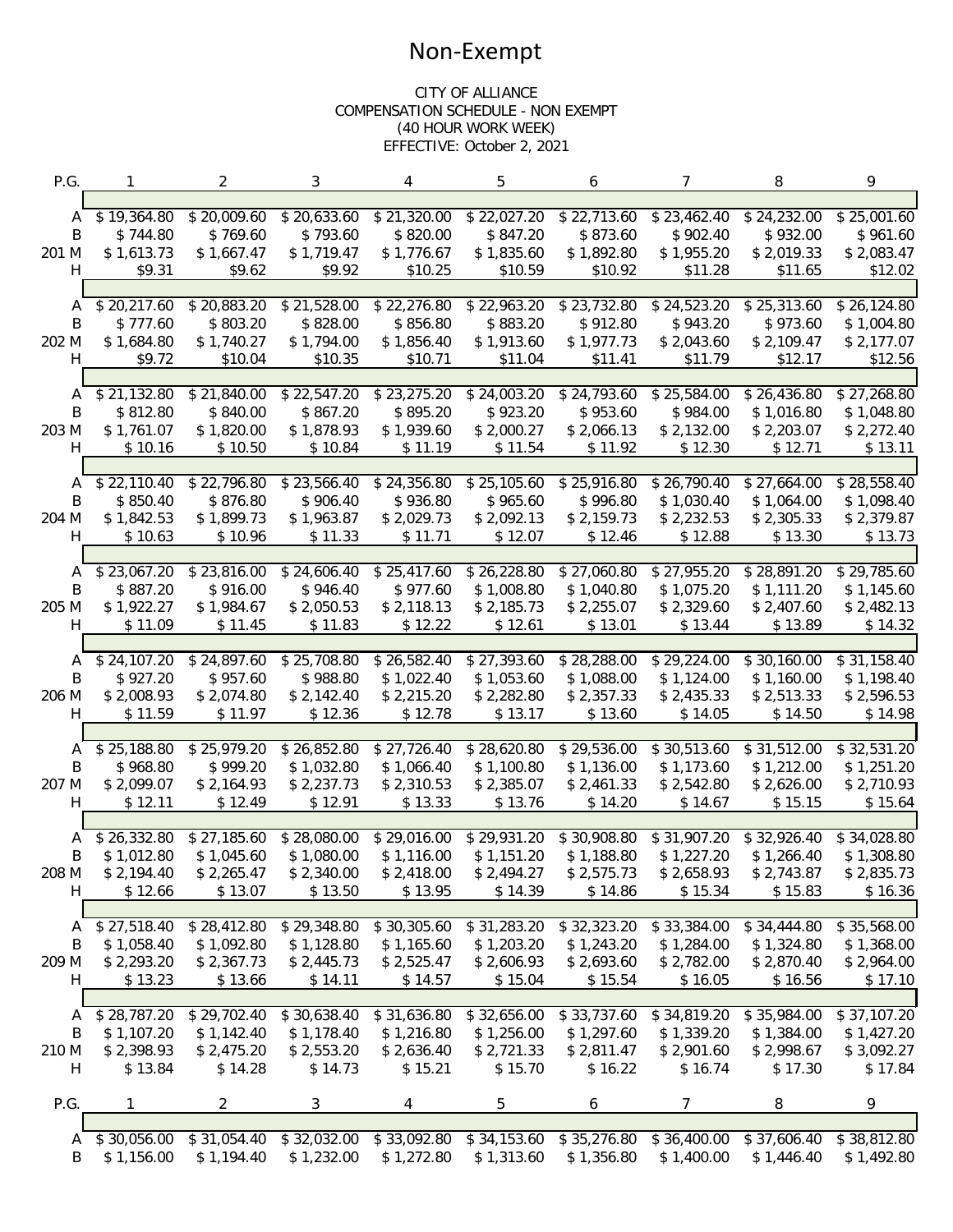## Non-Exempt

| 211 M      | \$2,504.67                                                                                                    | \$2,587.87               | \$2,669.33     | \$2,757.73                | \$2,846.13  | \$2,939.73               | \$3,033.33  | \$3,133.87               | \$3,234.40               |
|------------|---------------------------------------------------------------------------------------------------------------|--------------------------|----------------|---------------------------|-------------|--------------------------|-------------|--------------------------|--------------------------|
| H          | \$14.45                                                                                                       | \$14.93                  | \$15.40        | \$15.91                   | \$16.42     | \$16.96                  | \$17.50     | \$18.08                  | \$18.66                  |
|            |                                                                                                               |                          |                |                           |             |                          |             |                          |                          |
| A          | \$31,408.00                                                                                                   | \$32,427.20              | \$33,488.00    | \$34,569.60               | \$35,672.00 | \$36,836.80              | \$38,043.20 | \$39,249.60              | \$40,560.00              |
| B          | \$1,208.00                                                                                                    | \$1,247.20               | \$1,288.00     | \$1,329.60                | \$1,372.00  | \$1,416.80               | \$1,463.20  | \$1,509.60               | \$1,560.00               |
| 212 M      | \$2,617.33                                                                                                    | \$2,702.27               | \$2,790.67     | \$2,880.80                | \$2,972.67  | \$3,069.73               | \$3,170.27  | \$3,270.80               | \$3,380.00               |
| H          | \$15.10                                                                                                       | \$15.59                  | \$16.10        | \$16.62                   | \$17.15     | \$17.71                  | \$18.29     | \$18.87                  | \$19.50                  |
|            |                                                                                                               | \$33,862.40              |                |                           |             |                          |             |                          |                          |
| A          | \$32,780.80                                                                                                   |                          | \$34,964.80    | \$36,129.60               | \$37,273.60 | \$38,500.80              | \$39,728.00 | \$41,017.60              | \$42,390.40              |
| B          | \$1,260.80<br>\$2,731.73                                                                                      | \$1,302.40<br>\$2,821.87 | \$1,344.80     | \$1,389.60                | \$1,433.60  | \$1,480.80<br>\$3,208.40 | \$1,528.00  | \$1,577.60<br>\$3,418.13 | \$1,630.40<br>\$3,532.53 |
| 213 M      |                                                                                                               |                          | \$2,913.73     | \$3,010.80                | \$3,106.13  |                          | \$3,310.67  |                          |                          |
| H.         | \$15.76                                                                                                       | \$16.28                  | \$16.81        | \$17.37                   | \$17.92     | \$18.51                  | \$19.10     | \$19.72                  | \$20.38                  |
| A          | \$34,278.40                                                                                                   | \$35,401.60              | \$36,545.60    | \$37,772.80               | \$38,979.20 | \$40,268.80              | \$41,579.20 | \$42,910.40              | \$44,262.40              |
| B          | \$1,318.40                                                                                                    | \$1,361.60               | \$1,405.60     | \$1,452.80                | \$1,499.20  | \$1,548.80               | \$1,599.20  | \$1,650.40               | \$1,702.40               |
|            | \$2,856.53                                                                                                    | \$2,950.13               | \$3,045.47     | \$3,147.73                | \$3,248.27  | \$3,355.73               | \$3,464.93  | \$3,575.87               | \$3,688.53               |
| 214 M<br>H |                                                                                                               | \$17.02                  |                |                           |             | \$19.36                  | \$19.99     |                          |                          |
|            | \$16.48                                                                                                       |                          | \$17.57        | \$18.16                   | \$18.74     |                          |             | \$20.63                  | \$21.28                  |
| A          | \$35,838.40                                                                                                   | $\overline{$}36,982.40$  | \$38,188.80    | \$39,457.60               | \$40,726.40 | \$42,036.80              | \$43,409.60 | \$44,844.80              | \$46,259.20              |
| B          | \$1,378.40                                                                                                    | \$1,422.40               | \$1,468.80     | \$1,517.60                | \$1,566.40  | \$1,616.80               | \$1,669.60  | \$1,724.80               | \$1,779.20               |
| 215 M      | \$2,986.53                                                                                                    | \$3,081.87               | \$3,182.40     | \$3,288.13                | \$3,393.87  | \$3,503.07               | \$3,617.47  | \$3,737.07               | \$3,854.93               |
| H          | \$17.23                                                                                                       | \$17.78                  | \$18.36        | \$18.97                   | \$19.58     | \$20.21                  | \$20.87     | \$21.56                  | \$22.24                  |
|            |                                                                                                               |                          |                |                           |             |                          |             |                          |                          |
| A          | \$37,440.00                                                                                                   | \$38,646.40              | \$39,894.40    | \$41,204.80               | \$42,556.80 | \$43,929.60              | \$45,344.00 | \$46,862.40              | \$48,360.00              |
| B          | \$1,440.00                                                                                                    | \$1,486.40               | \$1,534.40     | \$1,584.80                | \$1,636.80  | \$1,689.60               | \$1,744.00  | \$1,802.40               | \$1,860.00               |
| 216 M      | \$3,120.00                                                                                                    | \$3,220.53               | \$3,324.53     | \$3,433.73                | \$3,546.40  | \$3,660.80               | \$3,778.67  | \$3,905.20               | \$4,030.00               |
| н          | \$18.00                                                                                                       | \$18.58                  | \$19.18        | \$19.81                   | \$20.46     | \$21.12                  | \$21.80     | \$22.53                  | \$23.25                  |
|            |                                                                                                               |                          |                |                           |             |                          |             |                          |                          |
| Α          | \$39,124.80                                                                                                   | \$40,435.20              | \$41,724.80    | \$43,097.60               | \$44,512.00 | \$45,968.00              | \$47,465.60 | \$49,046.40              | \$50,585.60              |
| B          | \$1,504.80                                                                                                    | \$1,555.20               | \$1,604.80     | \$1,657.60                | \$1,712.00  | \$1,768.00               | \$1,825.60  | \$1,886.40               | \$1,945.60               |
| 217 M      | \$3,260.40                                                                                                    | \$3,369.60               | \$3,477.07     | \$3,591.47                | \$3,709.33  | \$3,830.67               | \$3,955.47  | \$4,087.20               | \$4,215.47               |
| H          | \$18.81                                                                                                       | \$19.44                  | \$20.06        | \$20.72                   | \$21.40     | \$22.10                  | \$22.82     | \$23.58                  | \$24.32                  |
|            |                                                                                                               |                          |                |                           |             |                          |             |                          |                          |
| Α          | \$40,872.00                                                                                                   | \$42,244.80              | \$43,576.00    | \$45,011.20               | \$46,446.40 | \$47,964.80              | \$49,524.80 | \$51,105.60              | \$52,811.20              |
| B          | \$1,572.00                                                                                                    | \$1,624.80               | \$1,676.00     | \$1,731.20                | \$1,786.40  | \$1,844.80               | \$1,904.80  | \$1,965.60               | \$2,031.20               |
| 218 M      | \$3,406.00                                                                                                    | \$3,520.40               | \$3,631.33     | \$3,750.93                | \$3,870.53  | \$3,997.07               | \$4,127.07  | \$4,258.80               | \$4,400.93               |
| H          | \$19.65                                                                                                       | \$20.31                  | \$20.95        | \$21.64                   | \$22.33     | \$23.06                  | \$23.81     | \$24.57                  | \$25.39                  |
|            |                                                                                                               |                          |                |                           |             |                          |             |                          |                          |
| A          | \$42,723.20                                                                                                   | \$44,096.00              |                | $$45,531.20$ $$47,028.80$ | \$48,526.40 | \$50,148.80              | \$51,771.20 | \$53,456.00              | \$55,140.80              |
| Β          | \$1,643.20                                                                                                    | \$1,696.00               | \$1,751.20     | \$1,808.80                | \$1,866.40  | \$1,928.80               | \$1,991.20  | \$2,056.00               | \$2,120.80               |
| 219 M      | \$3,560.27                                                                                                    | \$3,674.67               | \$3,794.27     | \$3,919.07                | \$4,043.87  | \$4,179.07               | \$4,314.27  | \$4,454.67               | \$4,595.07               |
| H          | \$20.54                                                                                                       | \$21.20                  | \$21.89        | \$22.61                   | \$23.33     | \$24.11                  | \$24.89     | \$25.70                  | \$26.51                  |
|            |                                                                                                               |                          |                |                           |             |                          |             |                          |                          |
| A          | \$44,699.20                                                                                                   | \$46,113.60              | \$47,611.20    | \$49,192.00               | \$50,731.20 | \$52,416.00              | \$54,100.80 | \$55,889.60              | \$57,678.40              |
| B          | \$1,719.20                                                                                                    | \$1,773.60               | \$1,831.20     | \$1,892.00                | \$1,951.20  | \$2,016.00               | \$2,080.80  | \$2,149.60               | \$2,218.40               |
| 220 M      | \$3,724.93                                                                                                    | \$3,842.80               | \$3,967.60     | \$4,099.33                | \$4,227.60  | \$4,368.00               | \$4,508.40  | \$4,657.47               | \$4,806.53               |
| H          | \$21.49                                                                                                       | \$22.17                  | \$22.89        | \$23.65                   | \$24.39     | \$25.20                  | \$26.01     | \$26.87                  | \$27.73                  |
|            |                                                                                                               |                          |                |                           |             |                          |             |                          |                          |
| A          | \$46,654.40                                                                                                   | \$48,193.60              | \$49,732.80    | \$51,396.80               | \$53,019.20 | \$54,766.40              | \$56,534.40 | \$58,364.80              | \$60,278.40              |
| B          | \$1,794.40                                                                                                    | \$1,853.60               | \$1,912.80     | \$1,976.80                | \$2,039.20  | \$2,106.40               | \$2,174.40  | \$2,244.80               | \$2,318.40               |
| 221 M      | \$3,887.87                                                                                                    | \$4,016.13               | \$4,144.40     | \$4,283.07                | \$4,418.27  | \$4,563.87               | \$4,711.20  | \$4,863.73               | \$5,023.20               |
| H          | \$22.43                                                                                                       | \$23.17                  | \$23.91        | \$24.71                   | \$25.49     | \$26.33                  | \$27.18     | \$28.06                  | \$28.98                  |
|            |                                                                                                               |                          |                |                           |             |                          |             |                          |                          |
| P.G.       |                                                                                                               | $\overline{2}$           | $\mathfrak{Z}$ | 4                         | 5           | 6                        | 7           | 8                        | 9                        |
| A          | \$48,755.20                                                                                                   | \$50,356.80              | \$51,979.20    | \$53,684.80               | \$55,390.40 | \$57,220.80              | \$59,072.00 | \$60,985.60              | \$62,961.60              |
| B          | \$1,875.20                                                                                                    | \$1,936.80               | \$1,999.20     | \$2,064.80                | \$2,130.40  | \$2,200.80               | \$2,272.00  | \$2,345.60               | \$2,421.60               |
| 222 M      | \$4,062.93                                                                                                    | \$4,196.40               | \$4,331.60     | \$4,473.73                | \$4,615.87  | \$4,768.40               | \$4,922.67  | \$5,082.13               | \$5,246.80               |
| H          | \$23.44                                                                                                       | \$24.21                  | \$24.99        | \$25.81                   | \$26.63     | \$27.51                  | \$28.40     | \$29.32                  | \$30.27                  |
|            |                                                                                                               |                          |                |                           |             |                          |             |                          |                          |
|            | A \$50,939.20 \$52,624.00 \$54,329.60 \$56,118.40 \$57,907.20 \$59,800.00 \$61,734.40 \$63,731.20 \$65,811.20 |                          |                |                           |             |                          |             |                          |                          |
|            |                                                                                                               |                          |                |                           |             |                          |             |                          |                          |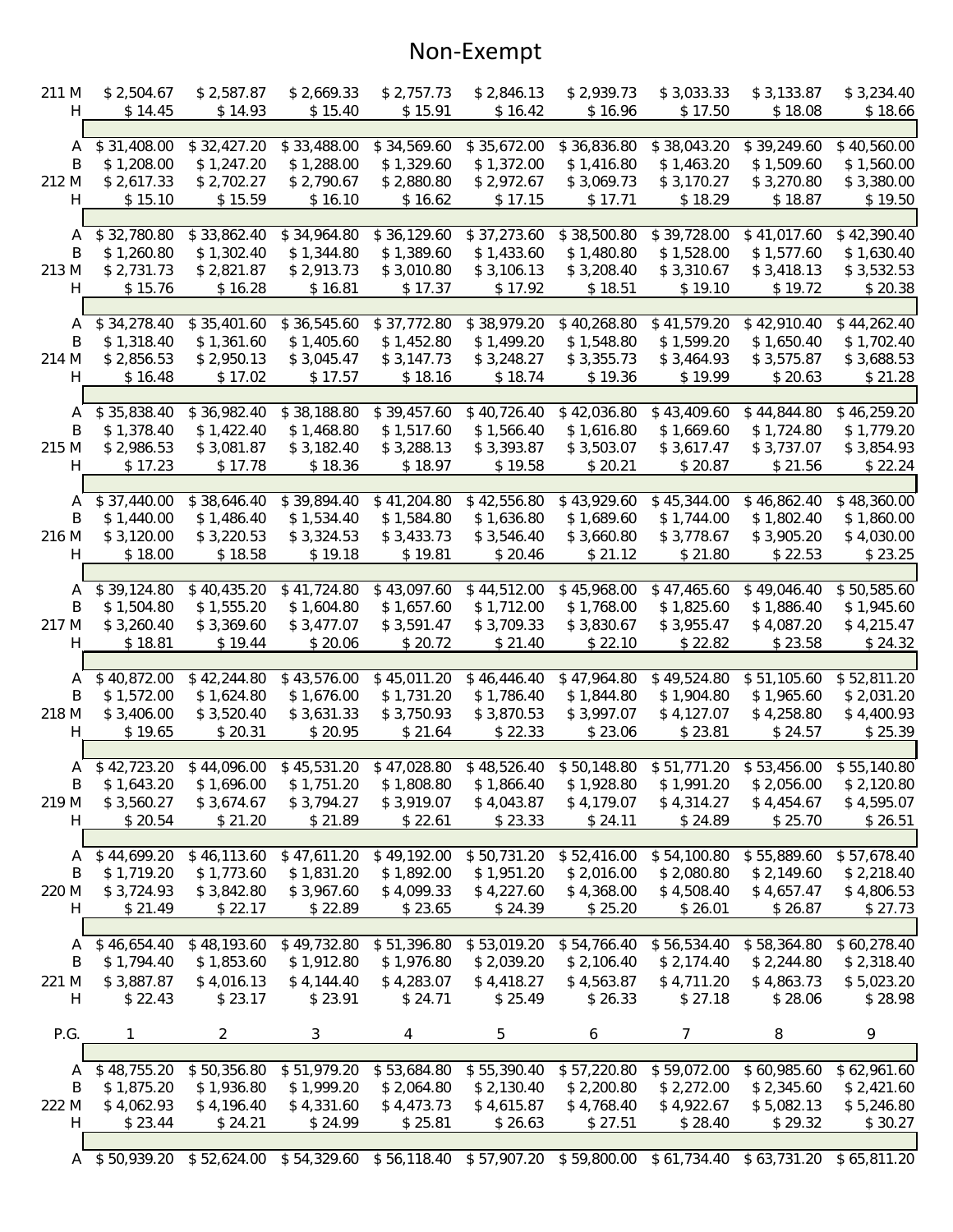### Non-Exempt

| B     | \$1,959.20  | \$2,024.00              | \$2,089.60              | \$2,158.40  | \$2,227.20  | \$2,300.00              | \$2,374.40              | \$2,451.20  | \$2,531.20  |
|-------|-------------|-------------------------|-------------------------|-------------|-------------|-------------------------|-------------------------|-------------|-------------|
| 223 M | \$4,244.93  | \$4,385.33              | \$4,527.47              | \$4,676.53  | \$4,825.60  | \$4,983.33              | \$5,144.53              | \$5,310.93  | \$5,484.27  |
| H.    | \$24.49     | \$25.30                 | \$26.12                 | \$26.98     | \$27.84     | \$28.75                 | \$29.68                 | \$30.64     | \$31.64     |
|       |             |                         |                         |             |             |                         |                         |             |             |
| A     | \$53,227.20 | \$54,974.40             | \$56,763.20             | \$58,614.40 | \$60,548.80 | $\overline{$62,504.00}$ | $\overline{$64,521.60}$ | \$66,601.60 | \$68,785.60 |
| Β     | \$2,047.20  | \$2,114.40              | \$2,183.20              | \$2,254.40  | \$2,328.80  | \$2,404.00              | \$2,481.60              | \$2,561.60  | \$2,645.60  |
| 224 M | \$4,435.60  | \$4,581.20              | \$4,730.27              | \$4,884.53  | \$5,045.73  | \$5,208.67              | \$5,376.80              | \$5,550.13  | \$5,732.13  |
| H.    | \$25.59     | \$26.43                 | \$27.29                 | \$28.18     | \$29.11     | \$30.05                 | \$31.02                 | \$32.02     | \$33.07     |
|       |             |                         |                         |             |             |                         |                         |             |             |
| A     | \$55,640.00 | \$57,449.60             | \$59,321.60             | \$61,256.00 | \$63,273.60 | \$65,312.00             | \$67,433.60             | \$69,617.60 | \$71,864.00 |
| B     | \$2,140.00  | \$2,209.60              | \$2,281.60              | \$2,356.00  | \$2,433.60  | \$2,512.00              | \$2,593.60              | \$2,677.60  | \$2,764.00  |
| 225 M | \$4,636.67  | \$4,787.47              | \$4,943.47              | \$5,104.67  | \$5,272.80  | \$5,442.67              | \$5,619.47              | \$5,801.47  | \$5,988.67  |
| H.    | \$26.75     | \$27.62                 | \$28.52                 | \$29.45     | \$30.42     | \$31.40                 | \$32.42                 | \$33.47     | \$34.55     |
|       |             |                         |                         |             |             |                         |                         |             |             |
| A     | \$58,156.80 | \$60,049.60             | $\overline{$62,004.80}$ | \$64,022.40 | \$66,123.20 | \$68,286.40             | \$70,532.80             | \$72,820.80 | \$75,171.20 |
| B.    | \$2,236.80  | \$2,309.60              | \$2,384.80              | \$2,462.40  | \$2,543.20  | \$2,626.40              | \$2,712.80              | \$2,800.80  | \$2,891.20  |
| 226 M | \$4,846.40  | \$5,004.13              | \$5,167.07              | \$5,335.20  | \$5,510.27  | \$5,690.53              | \$5,877.73              | \$6,068.40  | \$6,264.27  |
| H     | \$27.96     | \$28.87                 | \$29.81                 | \$30.78     | \$31.79     | \$32.83                 | \$33.91                 | \$35.01     | \$36.14     |
|       |             |                         |                         |             |             |                         |                         |             |             |
| A     | \$60,756.80 | $\overline{$62,774.40}$ | \$64,792.00             | \$66,913.60 | \$69,076.80 | \$71,344.00             | \$73,632.00             | \$76,065.60 | \$78,561.60 |
| B     | \$2,336.80  | \$2,414.40              | \$2,492.00              | \$2,573.60  | \$2,656.80  | \$2,744.00              | \$2,832.00              | \$2,925.60  | \$3,021.60  |
| 227 M | \$5,063.07  | \$5,231.20              | \$5,399.33              | \$5,576.13  | \$5,756.40  | \$5,945.33              | \$6,136.00              | \$6,338.80  | \$6,546.80  |
| H.    | \$29.21     | \$30.18                 | \$31.15                 | \$32.17     | \$33.21     | \$34.30                 | \$35.40                 | \$36.57     | \$37.77     |
|       |             |                         |                         |             |             |                         |                         |             |             |
| A     | \$63,502.40 | \$65,582.40             | \$67,724.80             | \$69,929.60 | \$72,196.80 | \$74,526.40             | \$76,960.00             | \$79,456.00 | \$82,035.20 |
| B.    | \$2,442.40  | \$2,522.40              | \$2,604.80              | \$2,689.60  | \$2,776.80  | \$2,866.40              | \$2,960.00              | \$3,056.00  | \$3,155.20  |
| 228 M | \$5,291.87  | \$5,465.20              | \$5,643.73              | \$5,827.47  | \$6,016.40  | \$6,210.53              | \$6,413.33              | \$6,621.33  | \$6,836.27  |
| H.    | \$30.53     | \$31.53                 | \$32.56                 | \$33.62     | \$34.71     | \$35.83                 | \$37.00                 | \$38.20     | \$39.44     |
|       |             |                         |                         |             |             |                         |                         |             |             |
| A     | \$66,372.80 | \$68,556.80             | \$70,761.60             | \$73,070.40 | \$75,420.80 | \$77,854.40             | \$80,412.80             | \$83,012.80 | \$85,716.80 |
| B     | \$2,552.80  | \$2,636.80              | \$2,721.60              | \$2,810.40  | \$2,900.80  | \$2,994.40              | \$3,092.80              | \$3,192.80  | \$3,296.80  |
| 229 M | \$5,531.07  | \$5,713.07              | \$5,896.80              | \$6,089.20  | \$6,285.07  | \$6,487.87              | \$6,701.07              | \$6,917.73  | \$7,143.07  |
| H.    | \$31.91     | \$32.96                 | \$34.02                 | \$35.13     | \$36.26     | \$37.43                 | \$38.66                 | \$39.91     | \$41.21     |
|       |             |                         |                         |             |             |                         |                         |             |             |